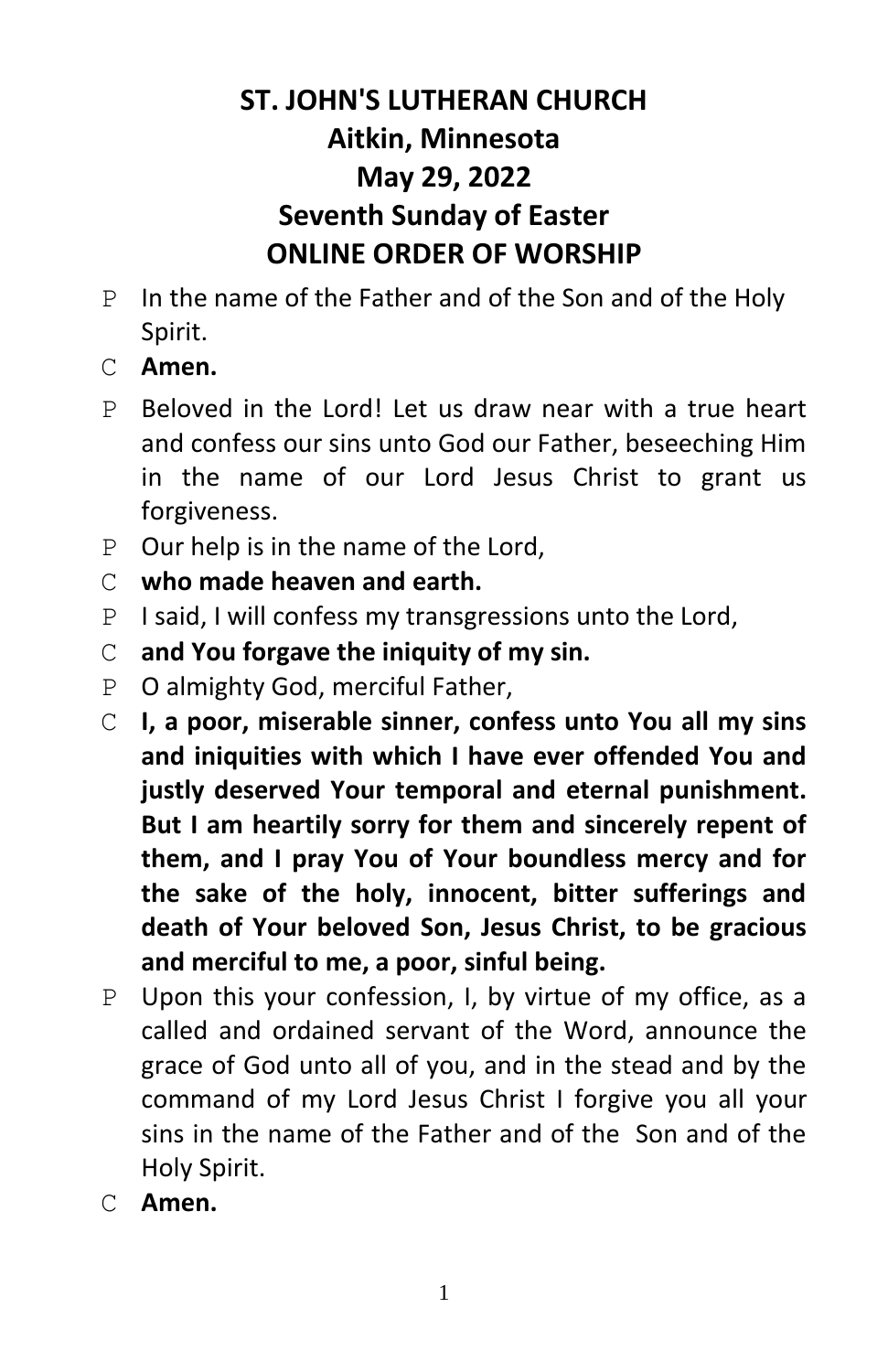# **Introit** *Introit*

```
Hear my cry, | O God,*
   listen | to my prayer;
 for you have been my \vert refuge,*
   a strong tower against the \vert enemy.
 For you, O God, have | heard my vows;*
   you have given me the heritage of those who | fear 
 your name.
 Prolong the life | of the king;*
   may his years endure to all gener- | ations!
 May he be enthroned forever be- | fore God;*
   appoint steadfast love and faithfulness to watch |
 over him!
 So will I ever sing praises | to your name,*
   as I perform my vows day | after day.
 Glory be to the Father and | to the Son*
   and to the Holy | Spirit;
 as it was in the be- | ginning,*
   is now, and will be forever. | Amen.
 Hear my cry, | O God,*
   listen \vert to my prayer.
Collect of the Day
```

```
P Let us pray.
```
O King of glory, Lord of hosts, uplifted in triumph far above all heavens, leave us not without consolation but send us the Spirit of truth whom You promised from the Father; for You live and reign with Him and the Holy Spirit, one God, now and forever.

C **Amen.**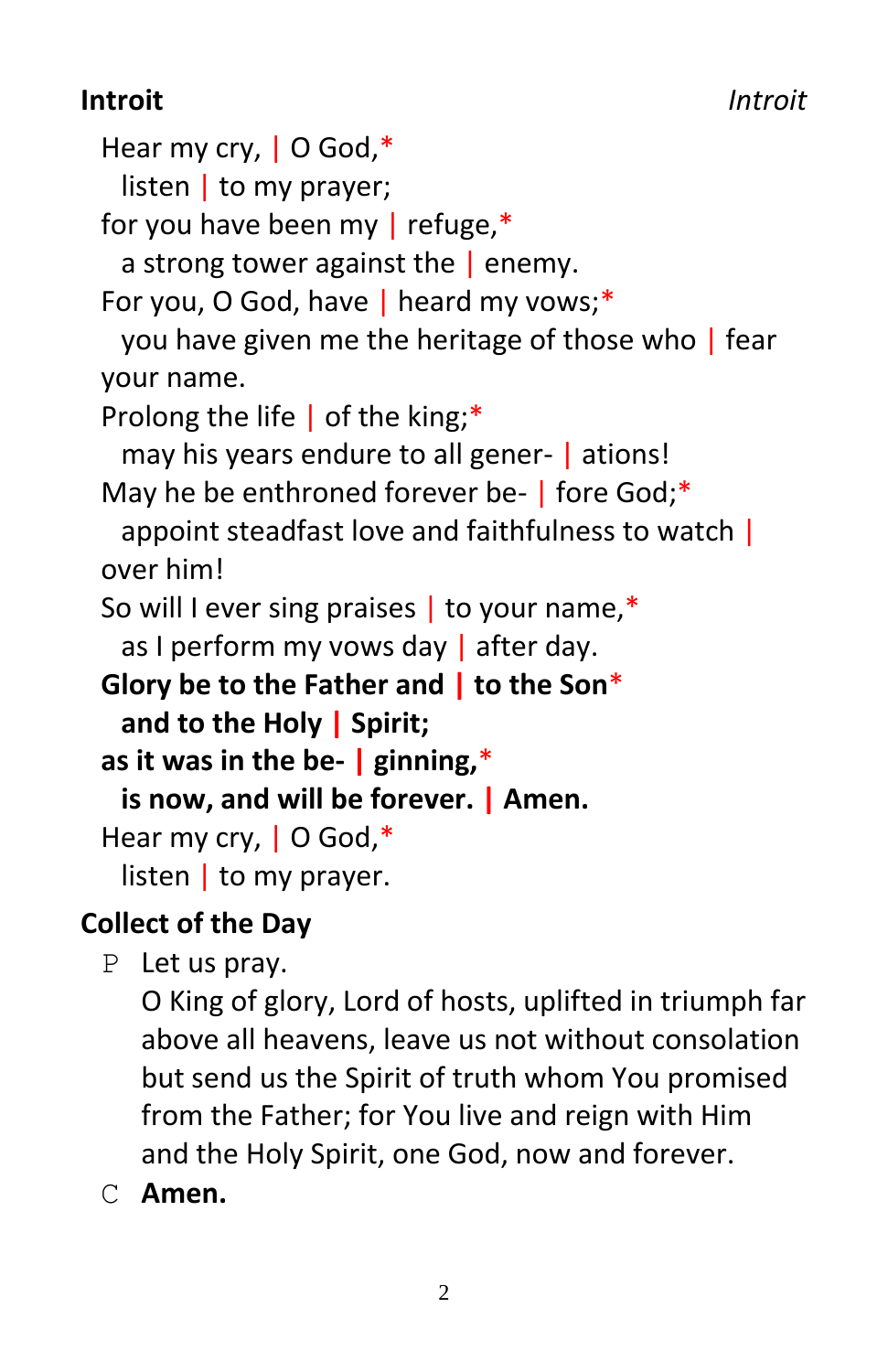Then [the apostles] returned to Jerusalem from the mount called Olivet, which is near Jerusalem, a Sabbath day's journey away. And when they had entered, they went up to the upper room, where they were staying, Peter and John and James and Andrew, Philip and Thomas, Bartholomew and Matthew, James the son of Alphaeus and Simon the Zealot and Judas the son of James. All these with one accord were devoting themselves to prayer. together with the women and Mary the mother of Jesus, and his brothers.

In those days Peter stood up among the brothers (the company of persons was in all about 120) and said, "Brothers, the Scripture had to be fulfilled, which the Holy Spirit spoke beforehand by the mouth of David concerning Judas, who became a guide to those who arrested Jesus. For he was numbered among us and was allotted his share in this ministry." (Now this man bought a field with the reward of his wickedness, and falling headlong he burst open in the middle and all his bowels gushed out. And it became known to all the inhabitants of Jerusalem, so that the field was called in their own language Akeldama, that is, Field of Blood.) "For it is written in the Book of Psalms,

"'May his camp become desolate,

and let there be no one to dwell in it';

and

"'Let another take his office.'

So one of the men who have accompanied us during all the time that the Lord Jesus went in and out among us, beginning from the baptism of John until the day when he was taken up from us—one of these men must become with us a witness to his resurrection." And they put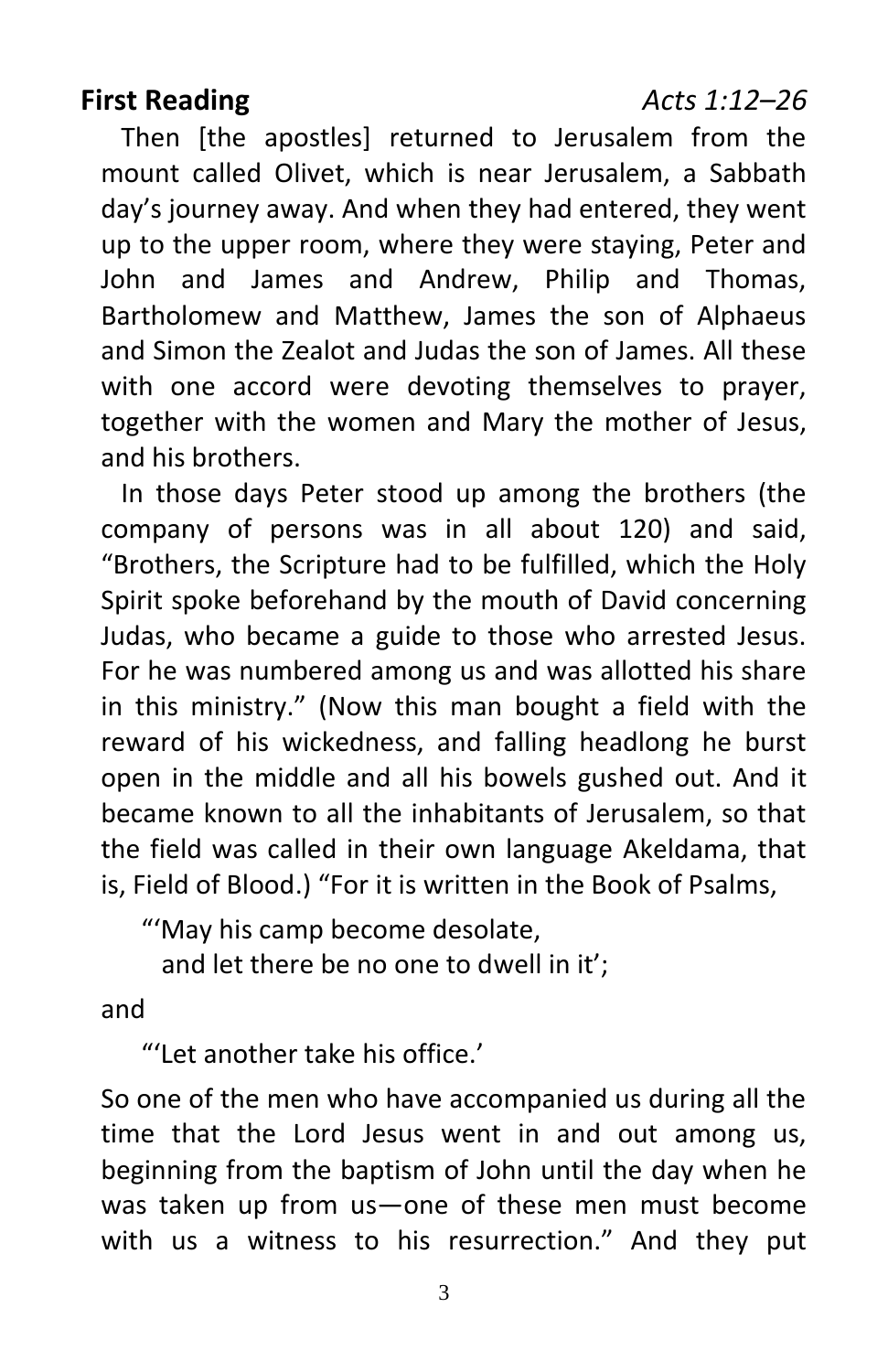forward two, Joseph called Barsabbas, who was also called Justus, and Matthias. And they prayed and said, "You, Lord, who know the hearts of all, show which one of these two you have chosen to take the place in this ministry and apostleship from which Judas turned aside to go to his own place." And they cast lots for them, and the lot fell on Matthias, and he was numbered with the eleven apostles.

A This is the Word of the Lord.

## C **Thanks be to God.**

#### **Epistle** *Revelation 22:1–20*

Then the angel showed me the river of the water of life, bright as crystal, flowing from the throne of God and of the Lamb through the middle of the street of the city; also, on either side of the river, the tree of life with its twelve kinds of fruit, yielding its fruit each month. The leaves of the tree were for the healing of the nations. No longer will there be anything accursed, but the throne of God and of the Lamb will be in it, and his servants will worship him. They will see his face, and his name will be on their foreheads. And night will be no more. They will need no light of lamp or sun, for the Lord God will be their light, and they will reign forever and ever.

And he said to me, "These words are trustworthy and true. And the Lord, the God of the spirits of the prophets, has sent his angel to show his servants what must soon take place."

"And behold, I am coming soon. Blessed is the one who keeps the words of the prophecy of this book."

I, John, am the one who heard and saw these things. And when I heard and saw them, I fell down to worship at the feet of the angel who showed them to me, but he said to me, "You must not do that! I am a fellow servant with you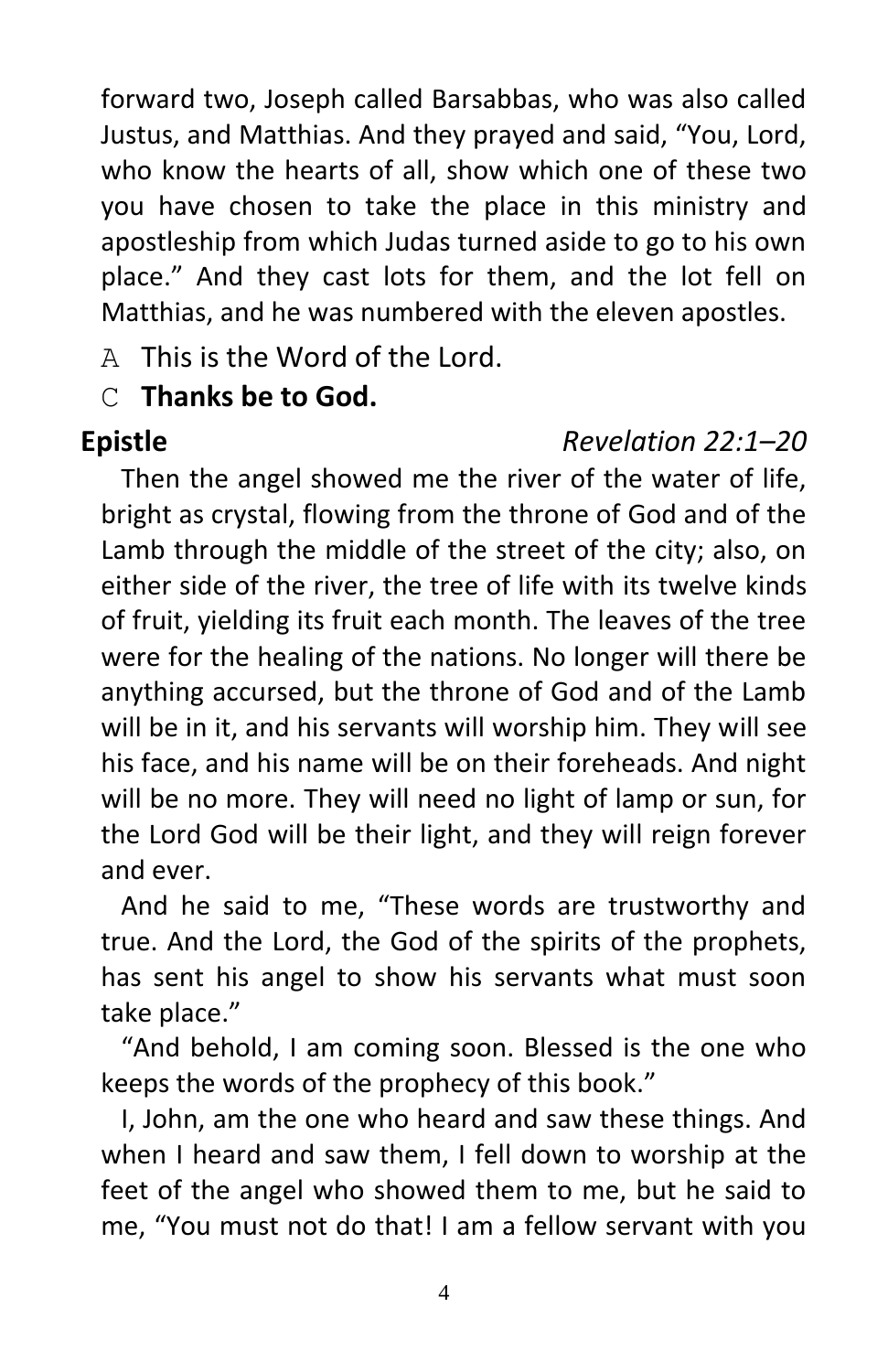and your brothers the prophets, and with those who keep the words of this book. Worship God."

And he said to me, "Do not seal up the words of the prophecy of this book, for the time is near. Let the evildoer still do evil, and the filthy still be filthy, and the righteous still do right, and the holy still be holy."

"Behold, I am coming soon, bringing my recompense with me, to repay everyone for what he has done. I am the Alpha and the Omega, the first and the last, the beginning and the end."

Blessed are those who wash their robes, so that they may have the right to the tree of life and that they may enter the city by the gates. Outside are the dogs and sorcerers and the sexually immoral and murderers and idolaters, and everyone who loves and practices falsehood.

"I, Jesus, have sent my angel to testify to you about these things for the churches. I am the root and the descendant of David, the bright morning star."

The Spirit and the Bride say, "Come." And let the one who hears say, "Come." And let the one who is thirsty come; let the one who desires take the water of life without price.

I warn everyone who hears the words of the prophecy of this book: if anyone adds to them, God will add to him the plagues described in this book, and if anyone takes away from the words of the book of this prophecy, God will take away his share in the tree of life and in the holy city, which are described in this book.

He who testifies to these things says, "Surely I am coming soon." Amen. Come, Lord Jesus!

- A This is the Word of the Lord.
- C **Thanks be to God.**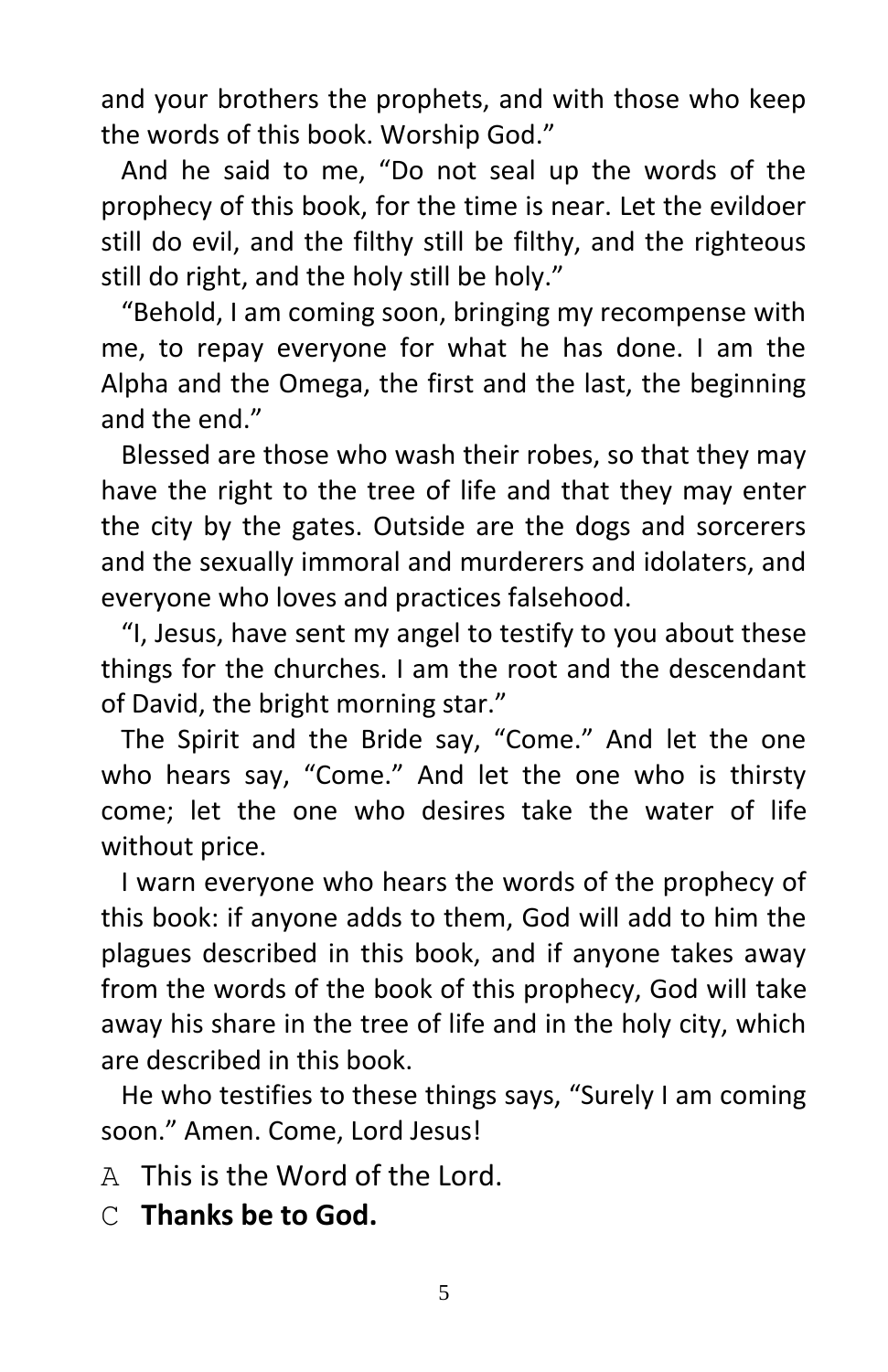#### **Holy Gospel** *John 17:20–26*

[Jesus said:] "I do not ask for these only, but also for those who will believe in me through their word, that they may all be one, just as you, Father, are in me, and I in you, that they also may be in us, so that the world may believe that you have sent me. The glory that you have given me I have given to them, that they may be one even as we are one, I in them and you in me, that they may become perfectly one, so that the world may know that you sent me and loved them even as you loved me. Father, I desire that they also, whom you have given me, may be with me where I am, to see my glory that you have given me because you loved me before the foundation of the world. O righteous Father, even though the world does not know you, I know you, and these know that you have sent me. I made known to them your name, and I will continue to make it known, that the love with which you have loved me may be in them, and I in them."

- P This is the Gospel of the Lord.
- C **Praise be to Thee, O Christ.**

## **Apostles' Creed**

C **I believe in God, the Father Almighty, maker of heaven and earth. And in Jesus Christ, His only Son, our Lord, who was conceived by the Holy Spirit, born of the virgin Mary, suffered under Pontius Pilate, was crucified, died and was buried. He descended into hell. The third day He rose again from the dead. He ascended into heaven**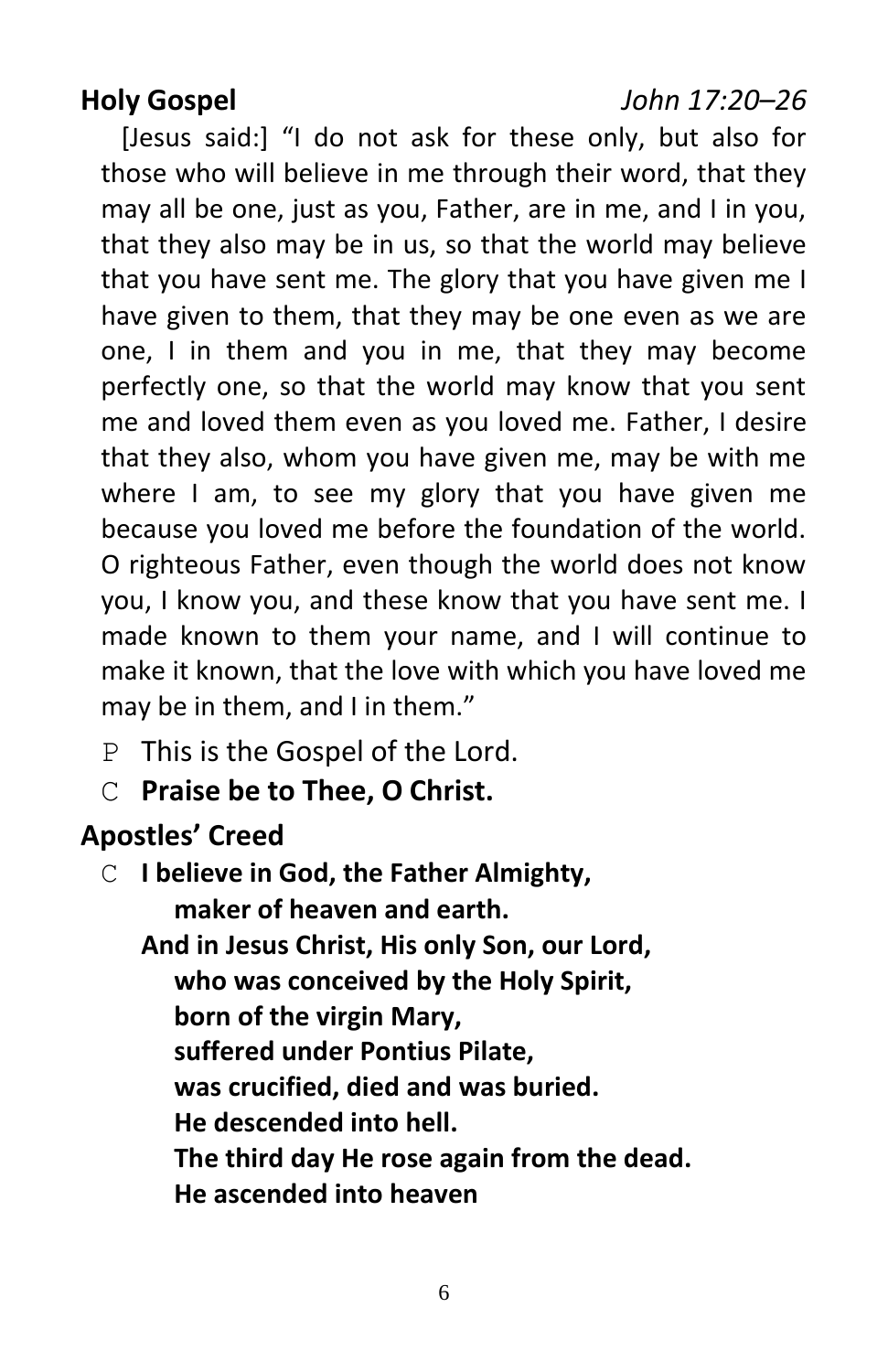**and sits at the right hand of God the Father Almighty.**

 **From thence He will come to judge the living and the dead.**

**I believe in the Holy Spirit,**

 **the holy Christian Church, the communion of saints, the forgiveness of sins, the resurrection of the body, and the life** T **everlasting. Amen.**

## **Sermon Text – John 17:20-26 Theme – Perfectly One**

There is a special name for the portion of Scripture from which our text comes. That name is Christ's "High Priestly Prayer." Christ prays His "High Priestly Prayer" in the Upper Room on the night when He was betrayed. Jesus had been teaching His disciples that night, trying to prepare them for what would be happening in the next few days. He would be arrested, put on trial, found guilty, put to death, and on the third day would rise from the dead. Jesus concluded all this teaching with prayer.

Christ's High Priestly Prayer" has three parts. In the first part, which is not a part of our text, He prayed for Himself. He prayed, **"Father, the hour has come; glorify your Son that the Son may glorify you"** (John 17:1). Jesus wanted to faithfully carry out the task His Father had given Him, the task of suffering and dying for the sins of the world.

After Jesus prayed for Himself, He prayed for the Twelve Disciples. For them He prayed: **"I am not praying for the world but for those whom you have given me, for they are yours … Holy Father, keep them in your name, which you have given me that they may be one, even as**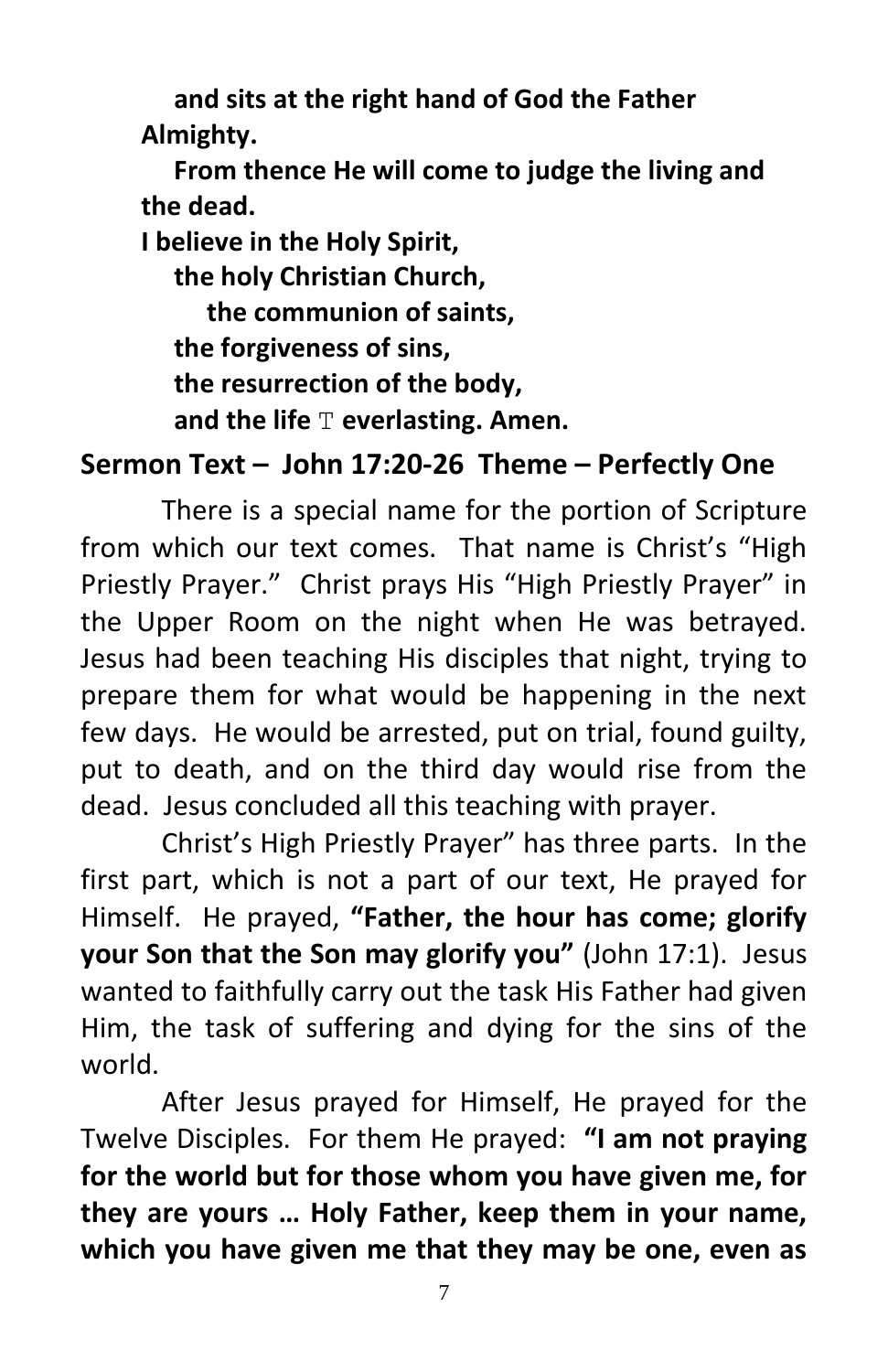**we are one"** (John 17:9-11). Jesus wants the apostles to remain faithful. Jesus wants them to be united in the faith.

Then come the words of our text. In this third part Jesus is praying for you and me. He prays: **"I do not ask for these only, but also for those who will believe in me through their word"** (John 17:20). Jesus goes to pray that we will be united in the faith. He prays that we may all be one, just as the Father is in Jesus and Jesus is in the Father. That's the first time that Jesus asks the Father to make us one. He is going to ask two more times for us to be united in the faith. That's three times total. That's how important it is to Jesus for us be one. The thing we have to remember is that this oneness comes from hearing and believing God's Word. This oneness is not something we can manufacture. Jesus has to work it in us.

As I said, "we can't manufacture it!" Some people think that. They say things like: "Let's just agree to disagree" or "you have your truth and I have mine." That's not unity; that's just sweeping disagreements under the rug. That's just pretending to be something that you are not. The Bible has a word for pretending to be something you are not. That word is "hypocrisy."

Some even go so far as to say, "Moslems and Christians are worshipping the same God, just using a different name for Him." That statement shows a profound ignorance of the teaching of Islam and Christianity. The Moslem god asks his followers to sacrifice their sons and daughters to him. The God of Christians, that would be our God, sacrificed His Son for us and for all our sons and daughters. The difference between the two religions is profound.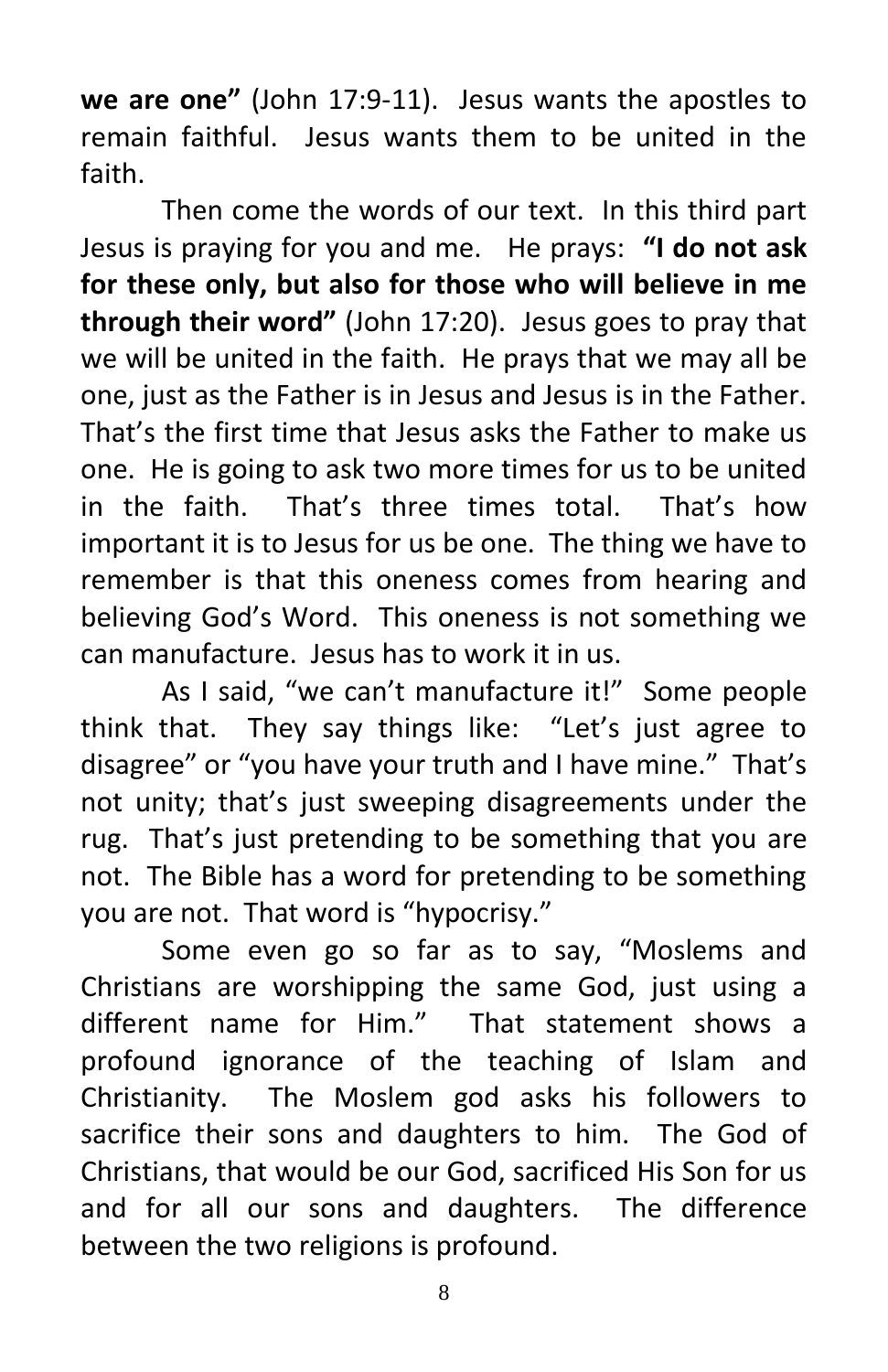Again, we cannot produce the unity for which Jesus prays. The unity for which Jesus prays comes when we are united to Christ through faith. Then we are a part of the body of Christ, His Church.

Jesus wants us to be united **"so that the world may know that [the Father] sent [theSon] and [that the Father] loved them even as [the Father] loved the Son"**  (John 17:23).

Trouble is: There are times when we aren't very united. There are times when we let unimportant things divide us. There are also times when we ignore the important things that God says in His Word.

An unimportant thing would be whether it is better for a church to have round tables in its fellowship hall or if rectangular tables are better. A while back, I told you about a congregation which was divided by that issue. A little closer to home might be the question of whether or not people should be ushered out after the service is done.

Important things that God teaches in His Word, that some may choose to ignore, are things like the importance of baptizing babies or that in the Sacrament of the Lord's Supper we receive the true body and blood of Jesus in with and under the bread and wine. Another important thing is whether or not the Bible is the Word of God and we can trust it when it comes to what it says about how the world was created, how God created human beings to male and female, and how God wants all people even those who may not look like us to be a part of the Church. It is sad to say, these things, too, sometimes divide us.

Again, we can't manufacture the unity for which Jesus prays. God has to work it in us through His Word.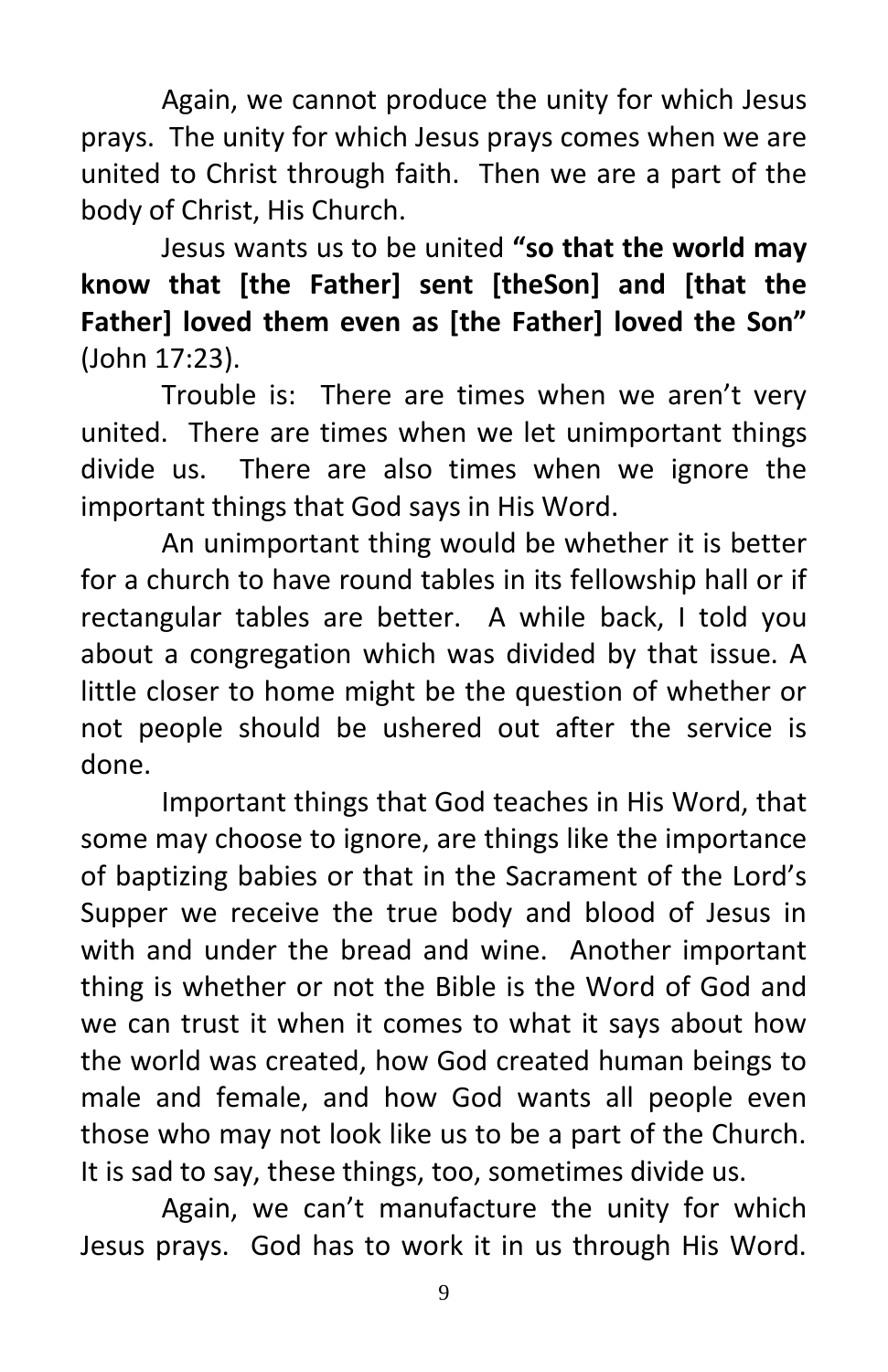Jesus wants us to be united in the things that matters for our salvation, our forgiveness, our peace, and our hope. He wants all nations to be baptized and receive the washing away for sin and "all nations" includes infants. He wants us to also make use of the Sacrament of the Lord's Supper because as we receive the true body and blood of Jesus we also receive the forgiveness of sins, along with life and salvation. Jesus wants us to believe His Word in these matters and He wants us to believe that God is our Creator, our Redeemer, and our Sanctifier.

Jesus died on the cross to be our Redeemer. He died and rose again. In Him we have the gift of salvation. We have that gift because He gives us the gift of the Holy Spirit, our Sanctifier. The Holy Spirit is the One who works faith in our hearts; the Holy Spirit is the One who strengthens our faith; the Holy Spirit is the One who keeps us in the faith; the Holy Spirit is the One who makes us one.

That is what Jesus is praying for in our text. That is my prayer, as well and I pray that it will be your prayer, too. We pray that we will be united in the faith, the faith that only God can work in our hearts through His Word. AMEN

- P The peace of God, which passes all understanding, keep your hearts and minds in Christ Jesus.
- C **Amen.**

## **Prayer of the Church**

O righteous Father, Your Son obeyed Your holy will for the sake of our salvation. Through Your Spirit, give Your Church on earth unity of faith, that the world may know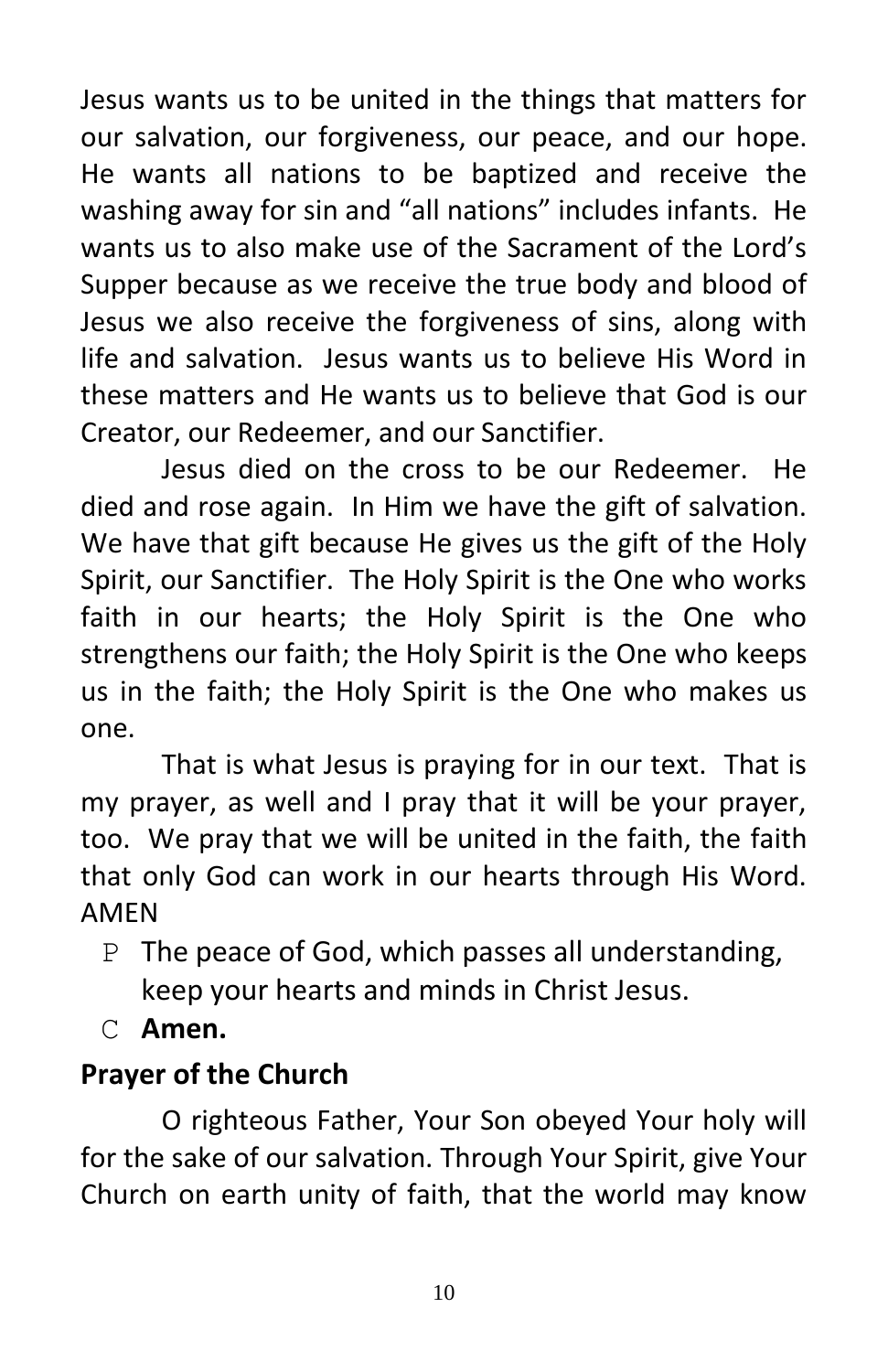that You sent Your Son to rescue us from sin, death and the power of the devil.

Heavenly Father, You have instituted Holy Baptism as a saving flood, a washing of rebirth and renewal. Grant that many would be washed in the river that flows from the heavenly city and be brought through her gates into the communion of Your Church.

Lord of the Church, You have sustained Your people through the ages by the apostles' witness to the death and resurrection of Your Son. Raise up from among us faithful pastors in every age. Keep our missionaries, pastors and overseers faithful to You in all things.

Lord God, You have placed us in communities and families where we are nurtured and grow in the knowledge of Your Word and love of You. May we be faithful teachers of that Word to our children and those not yet of the kingdom.

Gracious Lord, we thank You for the many blessings You have bestowed upon this nation. Grant us a long memory to recall those who gave the full measure of devotion to our country's peace and security. Bring to mind the sacrifices of those who served faithfully until death in the protection of our freedom and in the defense of our land.

Eternal Lord, You have seated Christ at Your right hand for our deliverance. Remember all who are afflicted with illness and injury *[including \_\_\_\_\_\_\_\_\_\_\_\_\_].* Give them health and strength according to Your will. Sustain them in faith, knowing that, for Jesus' sake, You will raise them in glory on the Last Day

Merciful God, we praise You and remember the faithful who went before us and now rest from their